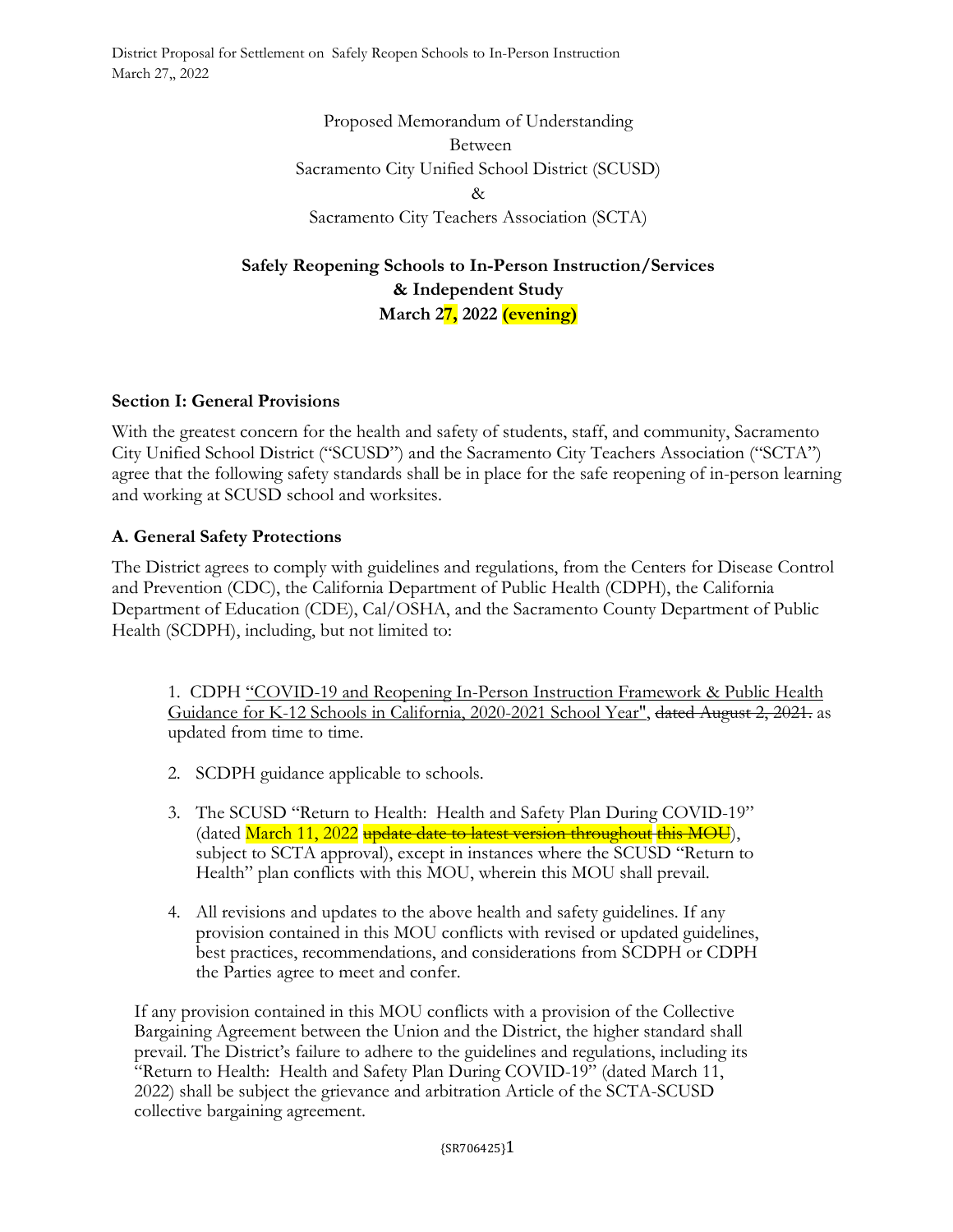### **B. Health and Safety Committee**

The District shall meet monthly with a committee of representatives from SCTA to continue conferring on health and safety matters related to COVID-19, including but not limited to ventilation, cleaning and disinfecting, community spread, contact tracing, and staff and student testing. The purpose of this committee is to ensure that each facility meets health and safety standards and to address concerns when raised. In addition, the committee will continue to further explore, on an ongoing basis, additional safety measures for District employees, students, and the public.

### **Section II: County Risk Level**.

In the event that there is an increase in the County risk level or an outbreak at a school or work site such that the California Department of Public Health, the Sacramento County Department of Public Health or California Department of Occupational Health and Safety (Cal-OSHA) recommend the closure of the District, school site or work site, SCUSD will abide by said recommendation. The District will notify SCTA within twenty-four (24) hours of receipt of the recommendation.

Within fifteen days of this agreement, the District shall establish a standard that will determine when a school shall revert to distance learning due to staff absences that severely impede in-person student learning, consistent with the J-13 waiver process. After the standard has been established, the District will negotiate with SCTA regarding the impact of the standard and its effects.

**Section III. Vaccinations: The parties agree that the District will continue to seek opportunities to participate in partnerships with other agencies to provide unit members, students and community with opportunities to access vaccines.** All District staff and students shall be required to be fully vaccinated against COVID by April 30, 2022 , except those staff or students who have a medical exemption or religious/sincerely held belief exemptions that keeps them from being vaccinated. The District will make every attempt to facilitate SCTA bargaining unit member vaccinations as soon as possible, including booster COVID vaccinations, when such additional vaccination measures become available.

A. The District shall actively support and assist the Sacramento Department of Public Health to ensure the COVID-19 vaccine is widely available and easily accessible to staff, to the best of the District's ability, including the measures listed below:

B. The Parties shall communicate with all unit members in writing about the availability of the COVID-19 vaccine to them, including where they may receive the vaccine and how to make an appointment, if necessary, to receive the vaccine;

C. The District shall provide to all unit members written educational materials about the vaccine, including accurate information from the Centers for Disease Control (CDC) on the vaccine's benefits, risks, and efficacy rates and shall encourage them to be vaccinated against COVID-19;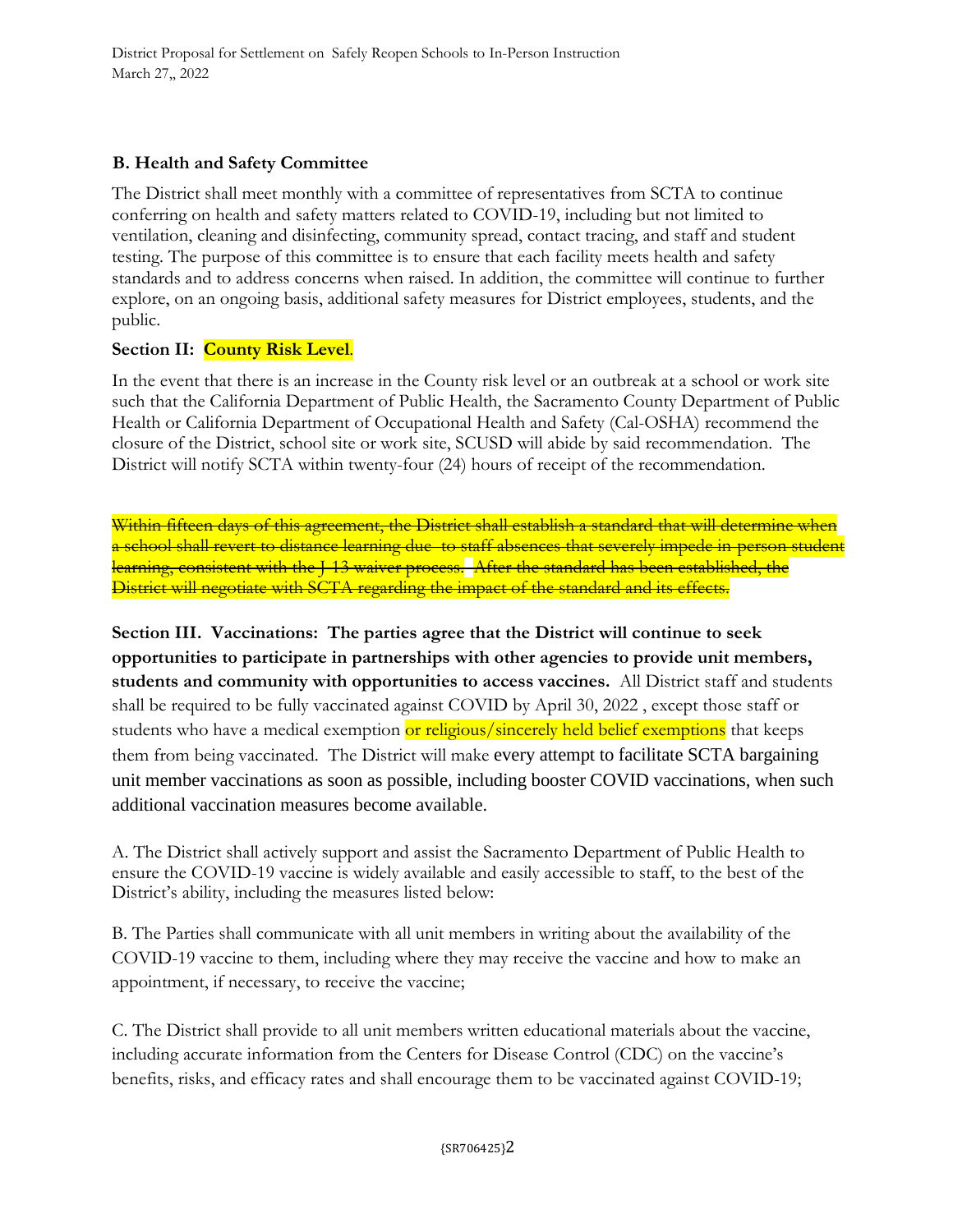D. Unit members may use 2-hours to be vaccinated during their work hours without loss of pay. In extenuating circumstances, unit members shall be able to utilize more than 2-hours of paid time in order to be vaccinated. If unit members make an appointment during the contractual day, they will work with their site administrator on how to accommodate.

E. Prior to April 30, 2022 and pursuant to Governor Newsom's August 11, 2021 Executive Order on vaccinations for school employees, staff must show proof of vaccination, or be subject to regular testing. Bargaining unit members will be required to provide proof of vaccination (full course of a 1 dose or 2 dose vaccine) to the District by April 30, 2022. Bargaining unit members may submit proof of vaccination by going to the District's vaccine portal at [https://www.scusd.edu/vaccinations.](https://www.scusd.edu/vaccinations) Bargaining unit members who are vaccinated afterApril 30, 2022, may request to present vaccination proof at a later date through the District's vaccination portal.

According to the [CDPH Guidance for Vaccine Records Guidelines & Standards,](https://www.cdph.ca.gov/Programs/CID/DCDC/Pages/COVID-19/Vaccine-Record-Guidelines-Standards.aspx) only the following modes may be used as proof of vaccination:

- 1. COVID-19 Vaccination Record Card (issued by the Department of Health and Human Services Centers for Disease Control & Prevention or WHO Yellow Card) which includes name of person vaccinated, type of vaccine provided and date last dose administered); OR
- 2. a photo of a Vaccination Record Card as a separate document; OR
- 3. a photo of the client's Vaccination Record Card stored on a phone or electronic device; OR
- 4. documentation of COVID-19 vaccination from a health care provider; OR
- 5. digital record that includes a QR code that when scanned by a SMART Health Card reader displays to the reader client name, date of birth, vaccine dates and vaccine type; OR
- 6. documentation of vaccination from other contracted employers who follow these vaccination records guidelines and standards.

In the absence of knowledge to the contrary, a school may accept the documentation presented as valid.

F. Schools must have a plan in place for tracking verified worker vaccination status. Records of vaccination verification must be made available, upon request, to the local health jurisdiction for purposes of case investigation.

G. Workers who are not fully vaccinated, or for whom vaccine status is unknown or documentation is not provided, must be considered unvaccinated and be required to test weekly.

H. Confidentiality: The district will take all reasonable efforts to ensure the confidentiality of vaccination and testing data and information.

# **Section IV: Testing**

As State and County testing guidelines and directives evolve, the District shall comply with current guidelines. Used in combination with other mitigation strategies, COVID testing is an additional strategy to support safer in-person instruction. Testing may allow for early identification of cases and exclusion from school to prevent transmission. A negative test provides information only for the moment in time when the sample is collected. Individuals may become infectious shortly after having a negative test, therefore we must maintain all other public health mitigation strategies already in practice.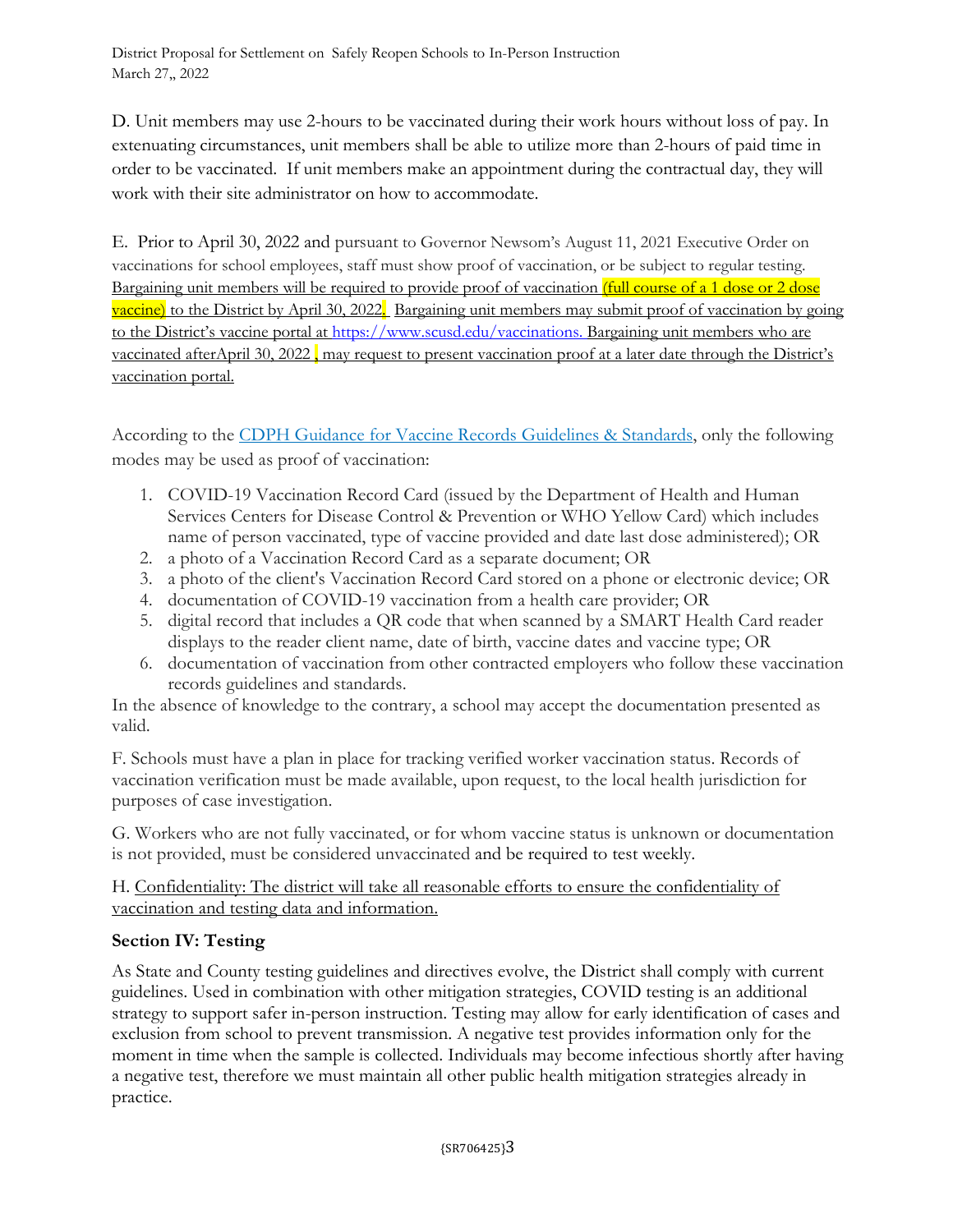Beginning October 15, 2021, the District shall conduct provide COVID testing for all students and staff returning to any school or worksite, and shall continue to offer testing for all students and staff at least weekly, subject to availability of testing materials and staff. The District shall continue to make free COVID testing available to students and staff during normal work hours at each school and worksite that is open, with every effort made to ensure result turn-around time within forty-eight (48) hours of testing.

The District shall require non-District personnel who are contracted by the District to provide services to be tested at the same cadence as District staff for so long as non-District personnel are providing services at the school or District site where District personnel will come into contact with non-District personnel.

The District shall also adhere to Cal-OSHA testing requirements during an "outbreak" (3 or more COVID cases at a Cal-OSHA defined exposed workplace per 14-day period) and a "major outbreak" (20 or more COVID cases at a Cal-OSHA defined exposed workplace per 30 days) that call for immediate testing and weekly tests for employees during an outbreak, and immediate testing and twice weekly testing for employees during a major outbreak, among other measures.

The District shall create and maintain a Public Dashboard that reports all instances of positive cases at all schools and worksites. The Dashboard shall be updated daily, at least twice weekly with reported confirmed positive tests. All numbers on the Frontline Dashboard will be updated and reported weekly.

### **Section V: Health Screenings**

1. All persons will be self- screen for COVID-19 symptoms and exposure before they are allowed to enter school grounds and District facilities. Sereening will include a visual wellness check, and a health screening form. These screenings will be conducted by a health care professional, who shall be available while in-person learning is occurring The District will contract to provide medical assistants to assist with COVID testing, and when not testing they can also assist with screening, providing supervision of the care room if/when needed, ensuring health and safety measures are in place and contact tracing.

Symptoms to be screened for include:

- a. Fever 100.4 degrees Fahrenheit or higher
- b. Cough
- c. Shortness of breath or difficulty breathing
- d. Fatigue
- e. Muscle or body aches
- f. Headache
- g. New loss of taste or smell
- h. Sore throat
- i. Congestion or runny nose
- j. Nausea or vomiting
- k. Diarrhea
- l. Chills

### **Section VI: Protocol for Monitoring COVID 19 Symptoms and Positive Cases**

A. Students and staff who do not pass screening as provided in section V of this MOU or who become symptomatic during the day will be sent home immediately. Such students will wait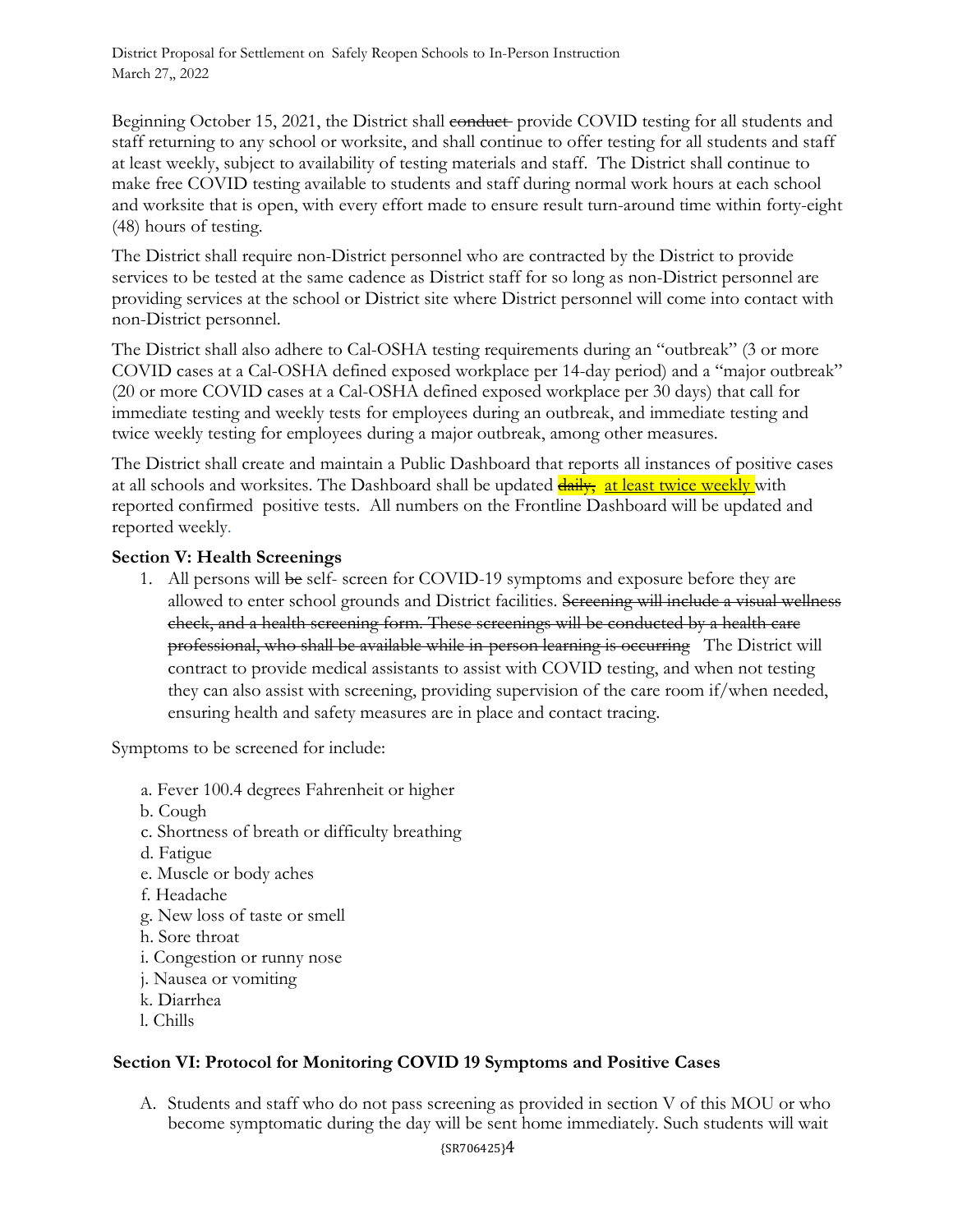in an isolation area (Care Room) until they are picked up by a parent or authorized guardian. When available, the District shall staff the Care Room with medical personnel, consistent with Section V, Health Screenings, above.

- B. The District's contact tracing program and monitoring requires designated staff to take appropriate action to mitigate the spread of COVID-19, to communicate messages tailored to the various stakeholders, and to complete the necessary documentation in accordance with state and local COVID-19 reporting requirements.
- C. The District's Contact tracing program will be in writing, as set forth in the District's "Return to Health Plan," dated  $\overline{\text{March 11, 2022}}$ , readily available to staff and made viewable to the public while maintaining the necessary confidentiality of personally identifiable information. The plan should contain names and roles for those responsible for each step of the tracing, as well as make available the related information to facilitate the tracing (attendance rosters, classroom seating charts, room assignments, campus maps, etc.).
- D. The District shall partner closely with the Sacramento County Department of Public Health for a robust contact tracing program.
- E. **SCUSD Monitoring Program** Any student or staff who goes home with or reports COVID 19 like symptoms, has tested positive for COVID 19, or has been identified as a close contact will be documented in the COVID 19 Confidential Illness Log to monitor students and staff who are home on isolation or quarantine.
	- 1. For students, site staff will give appropriate guidance on when to return to school based on the SCDPH Quick Guide COVID-19 Protocols and provide a written communication indicating when the student may return based on current guidance from state and local departments of public health.
	- 2. Site staff will inform appropriate staff on a need-to-know basis about student or staff return to school date while maintaining confidentiality.

### E. **Notification**

Notification of positive cases and Cal-OSHA defined outbreaks shall be provided to staff and their union representatives within 24 hours of potential exposures and outbreaks. In compliance with AB 685, this notification to Union representatives and their unit members shall include the following:

- 1. Information regarding COVID-19-related benefits to which the employee may be entitled under applicable federal, state, or local laws, including, but not limited to, workers' compensation, and options for exposed employees, including COVID-19 related leave, company sick leave, state-mandated leave, supplemental sick leave, or negotiated leave provisions, as well as anti-retaliation and antidiscrimination protections of the employee; and
- 2. The disinfection and safety plan that the employer plans to implement and complete per the guidelines of the federal Centers for Disease Control.
- 3. The District will continue to provide notice to staff, students and families consistent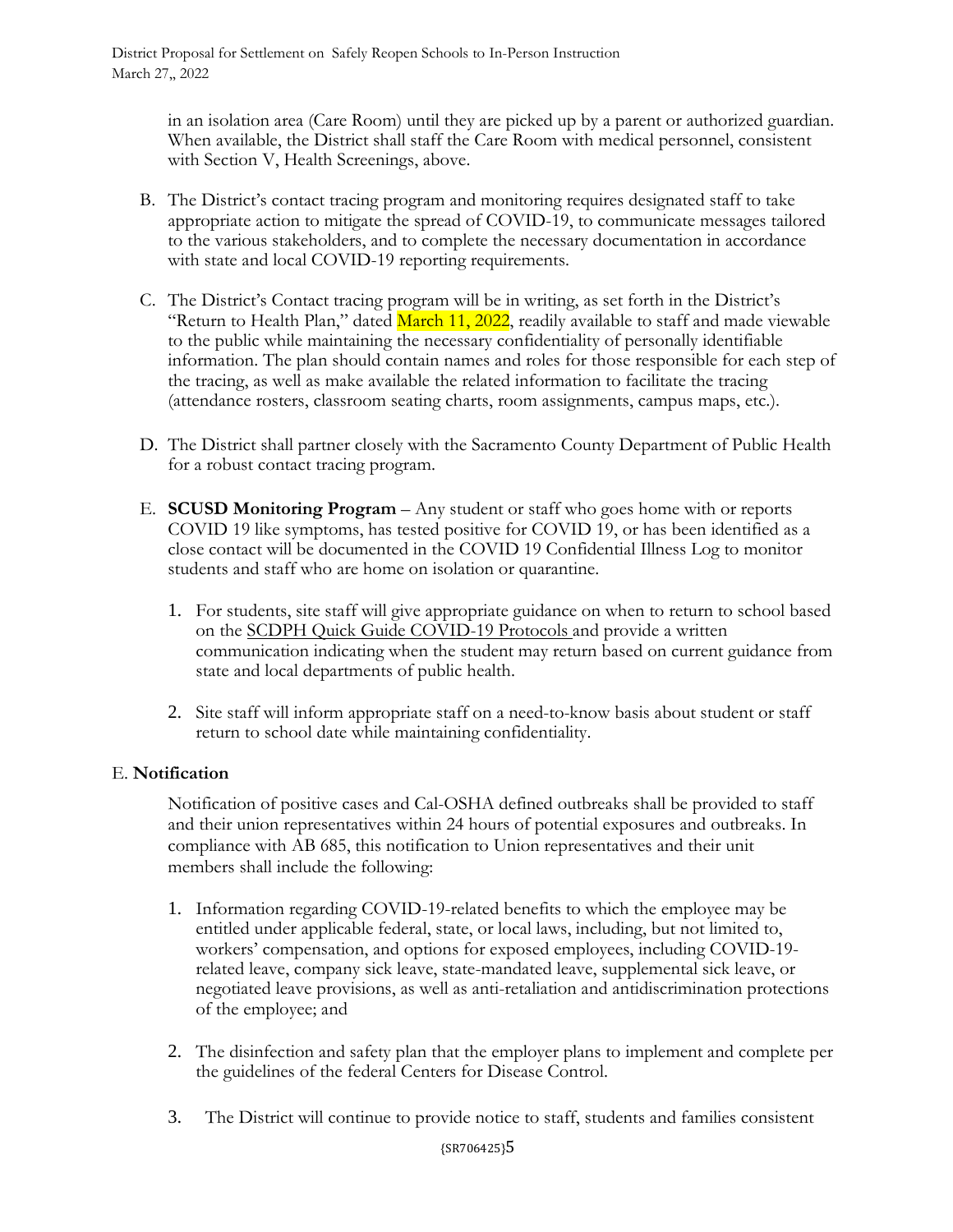with the notification method that was in place during the 2020-21 school year.

- F. **Extension of SB95 COVID Sick Leave Provisions:** In order to limit the spread of COVID, staff who are exhibiting symptoms of COVID are encouraged to stay home from work. In addition to the eighty hours of COVID sick leave provided by SB 95 (which expired on September 30, 2021), the District will provide an additional ten days of COVID sick leave for the remainder of the 2021-22 school year, retroactive to October 1, 2021 and through December 31, 2021, after which the COVID sick leave required by state law SB114\_ shall apply. **Such sick leave will be provided for employees who request it (within 30 days of** ratification and approval of this agreement) for COVID-related illness during the applicable timeline and such leave will be separate. Such sick leave will be separate and apart from any other sick leave or days off that employees are entitled to.
- G. **Quarantine Leave:** Any staff member identified as a close contact who must quarantine as a result of a work-place exposure will not suffer a loss of pay or sick leave. Teachers who are required to quarantine for COVID-19 related reasons may volunteer to provide instruction remotely via Zoom to students in the classroom while those students are supervised by a substitute and that such teachers be compensated for the additional time needed to prepare for such Zoom instruction.
- H. **Return to Work Criteria:** The District will adhere to Cal-OSHA, CDPH, and SCDPH guidance for confirmed or suspected cases of COVID-19 in a school.

# **Section VII: COVID Hygiene**

The District shall comply with the COVID 19 hygiene, distancing, and masking standards mandated by the State and County Department of Public Health Directives and incorporated in the SCUSD "Return to Health: Health and Safety Plan During COVID-19" (dated March 11,  $2022$ ).

### **A. Physical Distancing**

The District shall limit occupancy of bathrooms, elevators, locker rooms, staff rooms, offices, warehouses, and conference rooms, and any other shared work or school spaces shall be consistent with CDPH guidelines and enable individuals to maintain as much physical distance as possible.

### **B. Face masks and Cloth Face Coverings**

- 1. The District shall make available disposable N95 or KN95 masks to staff to wear while on school grounds if staff or students may have forgotten a mask. Face shields with cloth drapes will be provided for members upon request and may be used to the extent provided by CDPH guidance.
- 2. The SCUSD masking policy adopted by the Governing Board and effective March 12, 2022
	- When Sacramento County falls to the "low community level" per [Center for Disease Control](https://www.cdc.gov/coronavirus/2019-ncov/science/community-levels.html) (CDC) category, and remains there for four consecutive weeks, SCUSD will align with the CDPH guidance to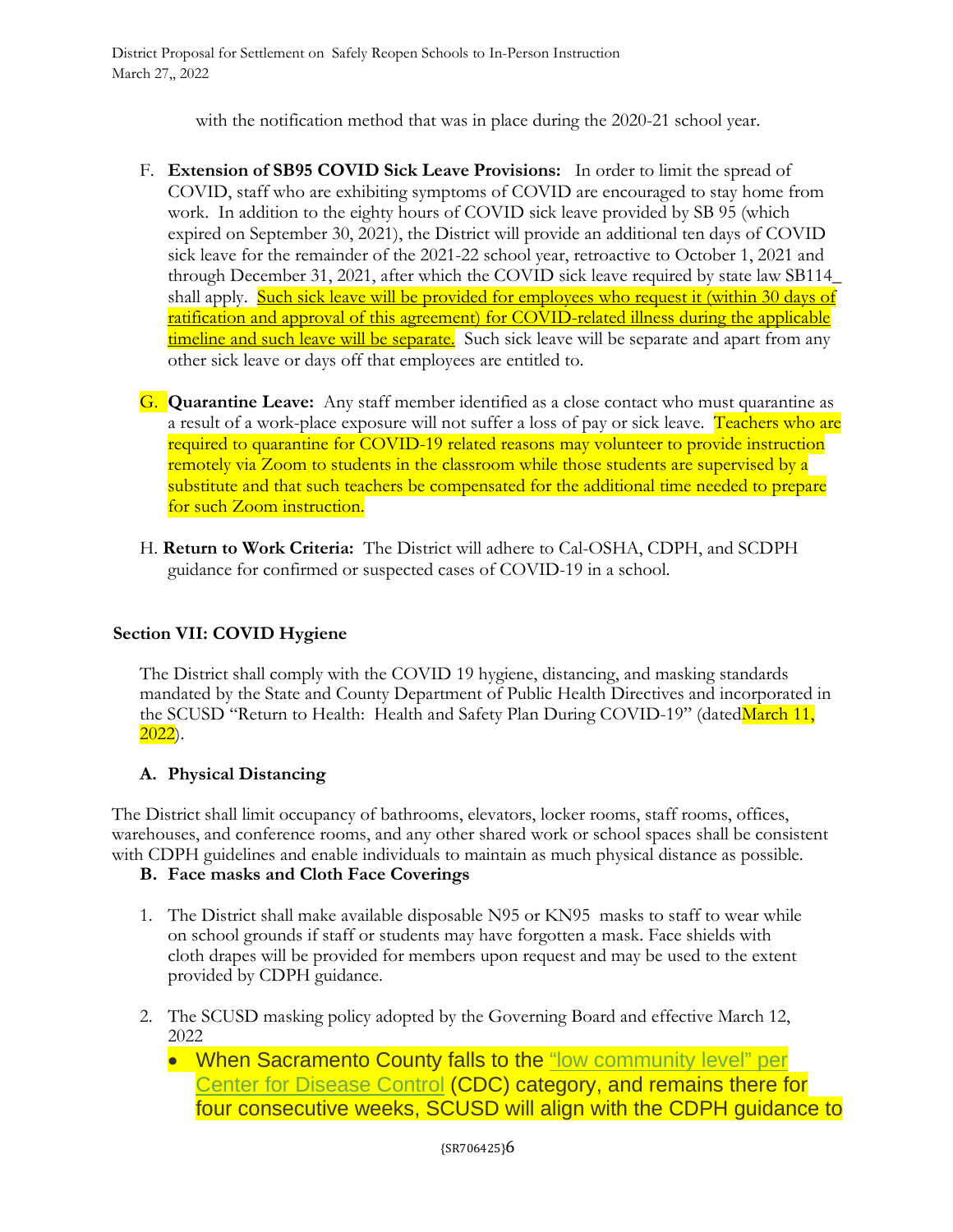strongly recommend masking, but not require masks to be worn in school settings. Until that category is met, SCUSD's mask requirement remains in effect for all staff, students and visitors.

- A return to the "high" community COVID transmission level per CDC metrics would trigger a required return to indoor masking. SCUSD would also consider resuming the masking requirement if Sacramento County entered "medium" community level depending on global/national/local trends.
- SCUSD's masking requirement would also resume if state or local public health officials issue a future order for school masking.
- 3. All adults and students, including those in pre-school and TK-2nd grade, must wear face coverings over both their nose and mouth at all times on campus, except (1) where the student and/or adult is exempt, (2) while eating and/or drinking, or (3) while taking a brief "mask break" outside of the classroom and distanced from others. . Students with documented medical or behavioral contraindications to face masks and cloth face coverings are exempt. A cloth face-covering or face shield should be removed for meals, snacks, naptime, or when it needs to be replaced. This includes family members and caregivers dropping off or picking-up students. CDPH guidelines call for individuals not able to wear masks to wear alternate PPE if able to do so (face shields with drapes, etc.). [Insert standard adopted by the school board.
- 4. In situations where a student is not able to wear a face covering due to a developmental delay, medical condition, mental health condition or disability, each student's individual need will be considered in consultation with their health care provider and parent/guardian, ensuring health and safety regulations are followed for the safety of all participants, provided that a medical recommendation is made for a student not wearing a mask.

### **C. Sanitation Stations**

The District will ensure that hand washing stations and sanitizing supplies (including paper towels, tissues, hand sanitizer with at least sixty percent (60%) ethyl alcohol, and disinfectant wipes) are easily accessible in all areas frequented by staff.

# **D. Personal Protective Equipment (PPE)**

1. The Centers for Disease Control and Prevention (CDC) does not recommend personal protective equipment (PPE) beyond a face covering when interacting with asymptomatic individuals who are not known to have COVID-19.

2. PPE is not a substitute for environmental safety measures and should be used in conjunction with other safety measures such as wearing a face covering, physical distancing, ventilation, partitions, and handwashing.

3. The District shall provide all necessary PPE to staff, including contractors, who provide specialized support services. This includes N95 and KN95 masks, face shields, and disposable gloves.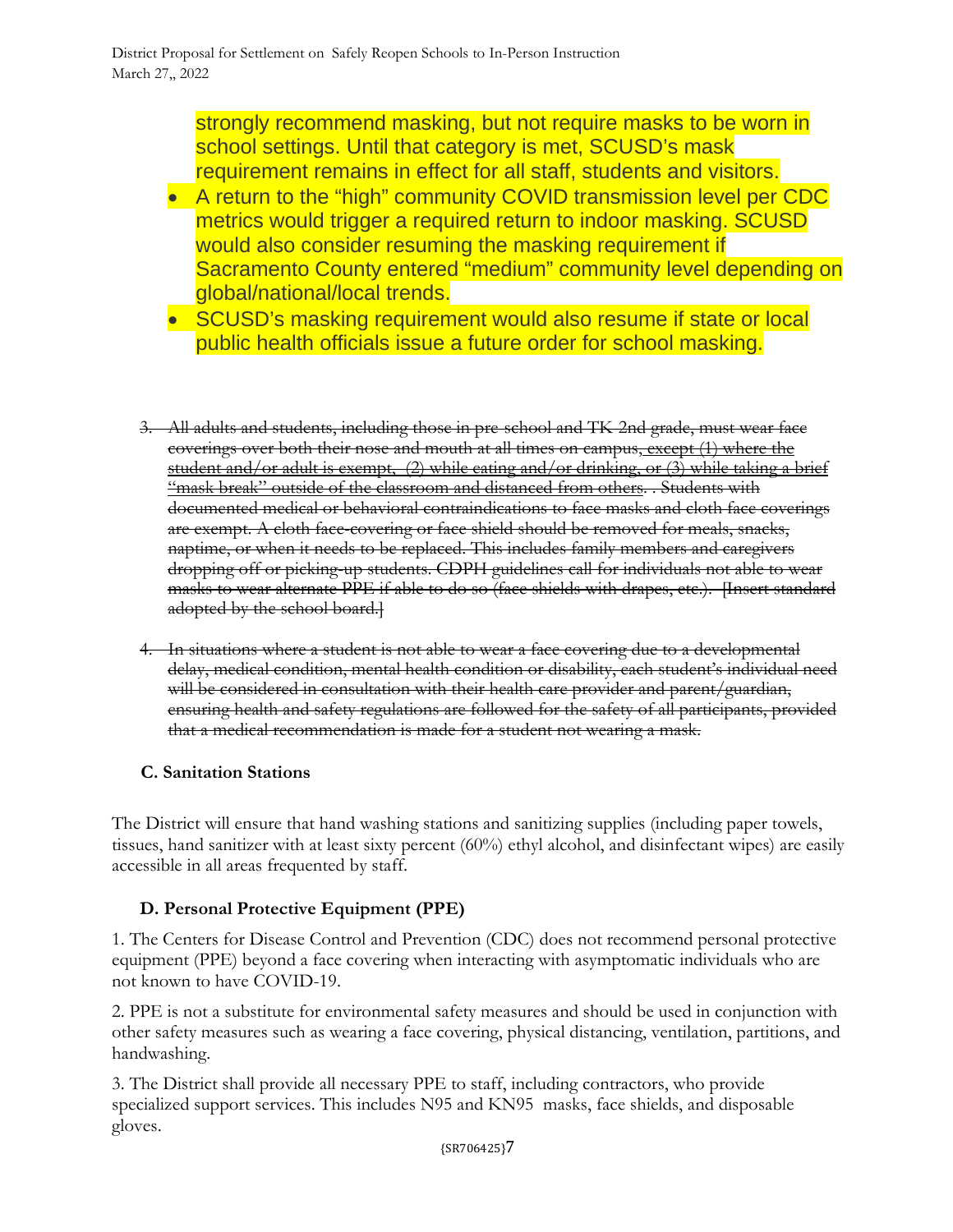5. The District shall ensure that there is a two-month supply of Personal Protective Equipment in the warehouse, and each school/worksite will receive monthly deliveries of supplies, and on-demand as requested.

**G. Ventilation and Filtration:** The District will provide the following environments for in-person classroom instruction to take place in those spaces with:

- 1. Currently equipped with a centralized HVAC system that provides air filtration with a minimum efficiency reporting value (MERV) of 13 or better; or
- 2. For those occupied areas without a centralized HVAC system that provides air filtration with a minimum efficiency reporting value (MERV) of 13 or better, portable HEPA air filtration units with a clean air delivery rate (CADR) of 250 or greater per 1000 square feet of floor area will be used.

The above standards shall apply in each SCUSD facility classroom, auditorium, gymnasium, nurses' office, or other occupied area in which bargaining unit members are required to report to work**.**

- 1. On or before September 2, 2021, and thereafter when any change occurs, SCUSD Facilities Director or other appropriate person or designee will provide to SCTA a list by school and classrooms of which classrooms are equipped with MERV 13 filters and those in which portable HEPA filters are placed. The portable HEPA filters shall be appropriately maintained, according to manufacturers' recommendations.
- 2. HVAC systems will be begin running at least two (2) hours before the beginning of the school day and continue for at least two (2) hours after.
- 3. Occupied spaces will only be used if they are equipped with an HVAC system that provide for the introduction of outside air into the occupied space, or if they are equipped with functional CO2 Monitors.
- 4. Within two weeks of students returning to each school site, the site will be provided two (2) portable, battery-powered CO2 monitors, or loggers to check classrooms during their peak occupancy. Within two weeks of the resumption of in-person instruction at the site, District facilities staff will conduct a walk-through of each classroom while they are fully occupied to check CO2 levels, and will flag any classroom that registers over 1000 parts per million (ppm). If a classroom registers over 1000 ppm that classroom will not be used until the cause for the high CO2 level has been corrected. Certificated staff member may request a classroom check and be provided the use of the logger, if they detect an immediate problem or concern of a ventilation system failure.
- 5. Effective September 2, 2021, the District will work with qualified vendors to engineer and install CO2 monitors in rooms that lack compatible controls with the existing building control system. The District will retain a qualified <sup>3rd</sup> party technician to complete a TAB report of all units by the end of fall semester 2021 copy of that report will be provided to SCTA upon completion. Moving forward as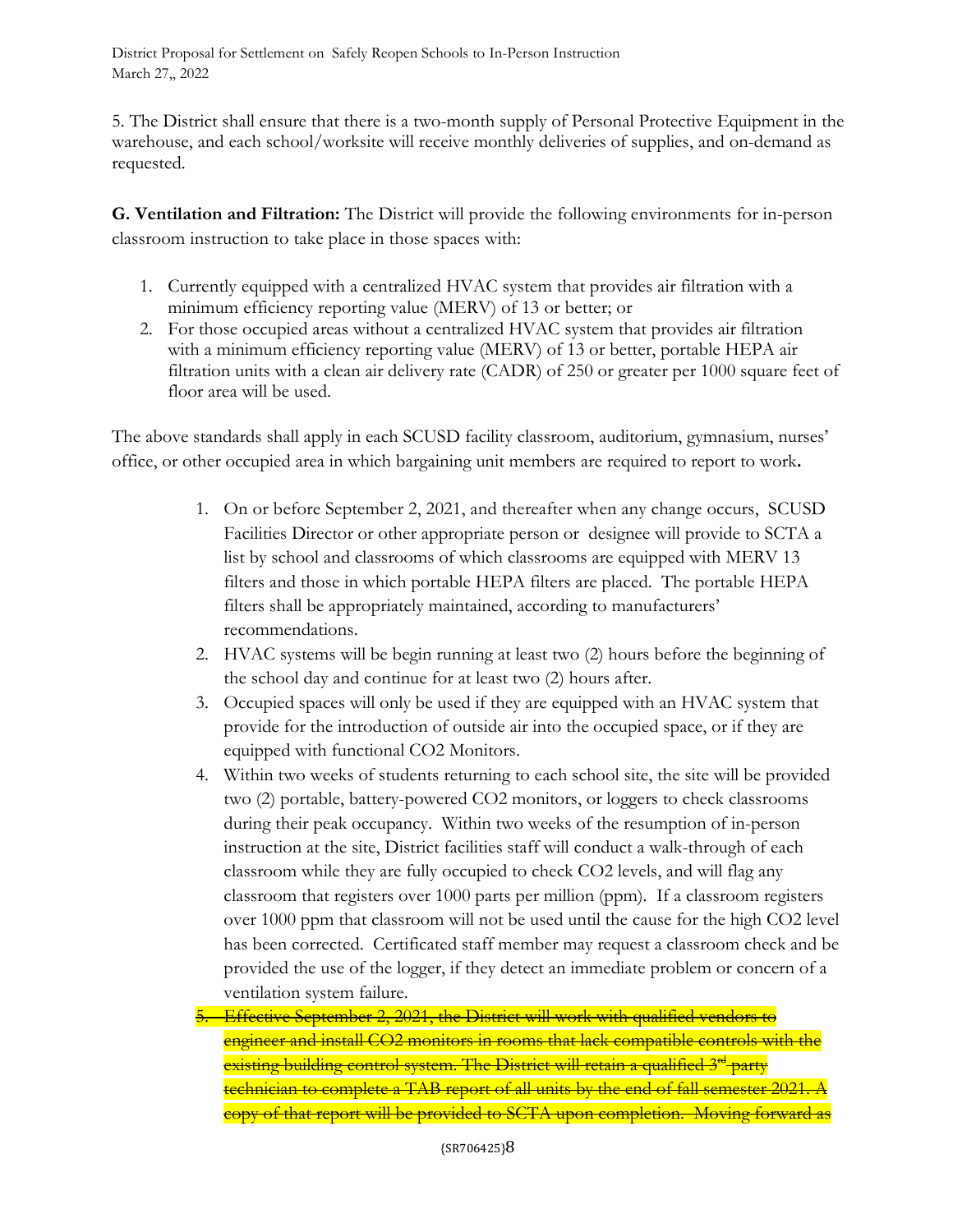part of its multi-year projects, all District mechanical projects will include CO2 monitors.

6. The District has retained a certified, independent third-party to review each and every HVAC unit in the District to ensure it is running at optimal efficiency. The third party will furnish a copy of his or her report to SCTA.

### **Section VIII: Cleaning and Disinfecting Plans**

In compliance with regulations, guidance, and recommendations from the CDC, CDPH, Cal/OSHA, and SCDPH, the District shall adopt cleaning and disinfecting plans and training programs to prevent the spread of COVID-19. The cleaning and disinfecting plans shall adhere to CDC guidance in the current "Cleaning and Disinfecting your Facility," https://www.cdc.gov/coronavirus/2019 ncov/community/disinfecting-building-facility.html, and to CDPH cleaning and disinfecting guidance in the current "COVID-19 and Reopening In-Person Instruction Framework & Public Health Guidance for K-12 Schools in California, 2020-2021 School Year". The District's cleaning and disinfecting plans shall be as set forth in the SCUSD "Return to Health: Health and Safety Plan During COVID-19" (dated March 11, 2022) and will be available for all staff and families to review.

When choosing disinfection products, the District will use those products approved for use against COVID-19 on the Environmental Protection Agency (EPA)- approved list "N" and follow product instructions. To reduce the risk of asthma and other health effects related to disinfection, The District should select disinfectant products on list N with asthma-safer ingredients (hydrogen peroxide, citric acid or lactic acid) as recommended by the US EPA Design for Environment program. The District will avoid products that contain peroxyacetic (peracetic) acid, sodium hypochlorite (bleach) or quaternary ammonium compounds, which can cause asthmatic attacks per [CDPH Industry Guidance.](https://www.cdph.ca.gov/Programs/CID/DCDC/CDPH%20Document%20Library/COVID-19/Consolidated_Schools_Guidance.pdf)

# **Section XI COVID-19 Prevention Program (CPP)**

Parents and guardians of children attending school at the site will be notified in writing of the physical distancing, face covering, health screening, and other COVID-19 health and safety requirements for persons at each school site. Signage will be conspicuously posted at all entrances describing such requirements.

The sites with support from Central Office shall implement and monitor the CPP each day, fixing problems when they arise. The CPP shall contain all required elements as mandated by Cal-OSHA.

### **Section X Staff and Staff with Dependents and Other Circumstances Related to Return to In-Person Instruction.**

Employees who have a pre-existing medical condition may request an accommodation through the established interactive process pursuant to District Administrative Regulation 4032.

For those staff who have primary caregiver responsibility for a family member who has a serious health condition confirmed by their health care provider, the District will allow staff to continue to work remotely if the unit member can meet the essential functions of their position as determined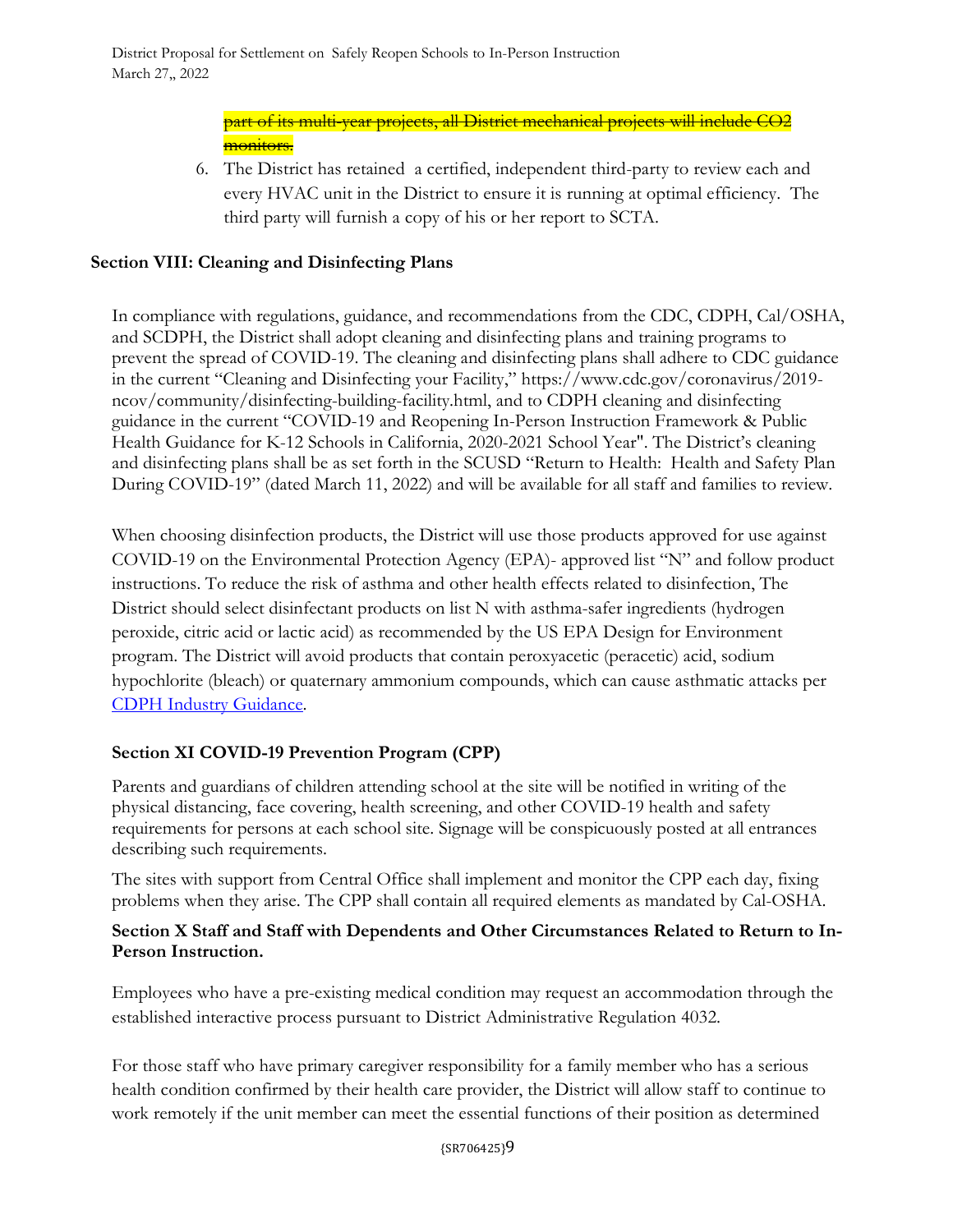through the interactive process with the Risk Management. If the District has a concern about a written recommendation from a health provider, consistent with past practice, SCUSD's Risk Management can follow up with bargaining unit member's health provider. The parties further agree that this accommodation for staff to work remotely applies only for the duration of this agreement.

Requests for such accommodations will be considered on a case-by-case basis and only with supporting medical documentation from their medical provider. Individuals who have submitted requests for accommodation through the interactive process may be determined to qualify for a remote work assignment accommodation for the reopening of schools in-person concurrent model.

Accommodations may include, but are not limited to: the provision of personal protective equipment (PPE), heightened social distancing protocols, and remote working. If the unit member is unable to accept any accommodations, all unit members will be granted any and all available leaves under the CBA or state and federal leaves for which they qualify (e.g. permissive, FMLA).

In addition, the District recognizes that for many staff, the pandemic has created significant child care issues. In an effort to provide some support, the District will create five regional child-care centers for staff throughout the District.

**Section XI Instructional Model: Students who participate in independent study shall receive daily instruction consistent with AB 130.** Students with disabilities will be offered the independent study instructional model the same as general educational students. consistent with their IEP.

For 2021-2022 school year, Assembly Bill 130 mandates the following changes to the District's Independent Study program regarding student to teacher interaction.

| Grade Span   | New "Live Interaction" Requirement  | New "Synchronous<br>Instruction" Requirement |
|--------------|-------------------------------------|----------------------------------------------|
| TK-3rd grade | Included in synchronous instruction | Daily                                        |
| 4-8th grade  | Daily                               | Weekly                                       |
| 9-12th grade | Not required                        | Weekly                                       |

Pursuant to AB 130, "Live Interaction" means interaction between the pupil and local educational agency classified or certificated staff, and may include peers, provided for the purpose of maintaining school connectedness, including, but not limited to, wellness checks, progress monitoring, provision of services, and instruction. This interaction may take place in person, or in the form of internet or telephonic communication.

Pursuant to AB 130, "Synchronous Instruction" means classroom-style instruction or designated small group or one-on-one instruction delivered in person, or in the form of internet or telephonic communications, and involving live two-way communication between the teacher and pupil. Synchronous instruction shall be provided by the teacher of record for that pupil pursuant to Section 51747.5.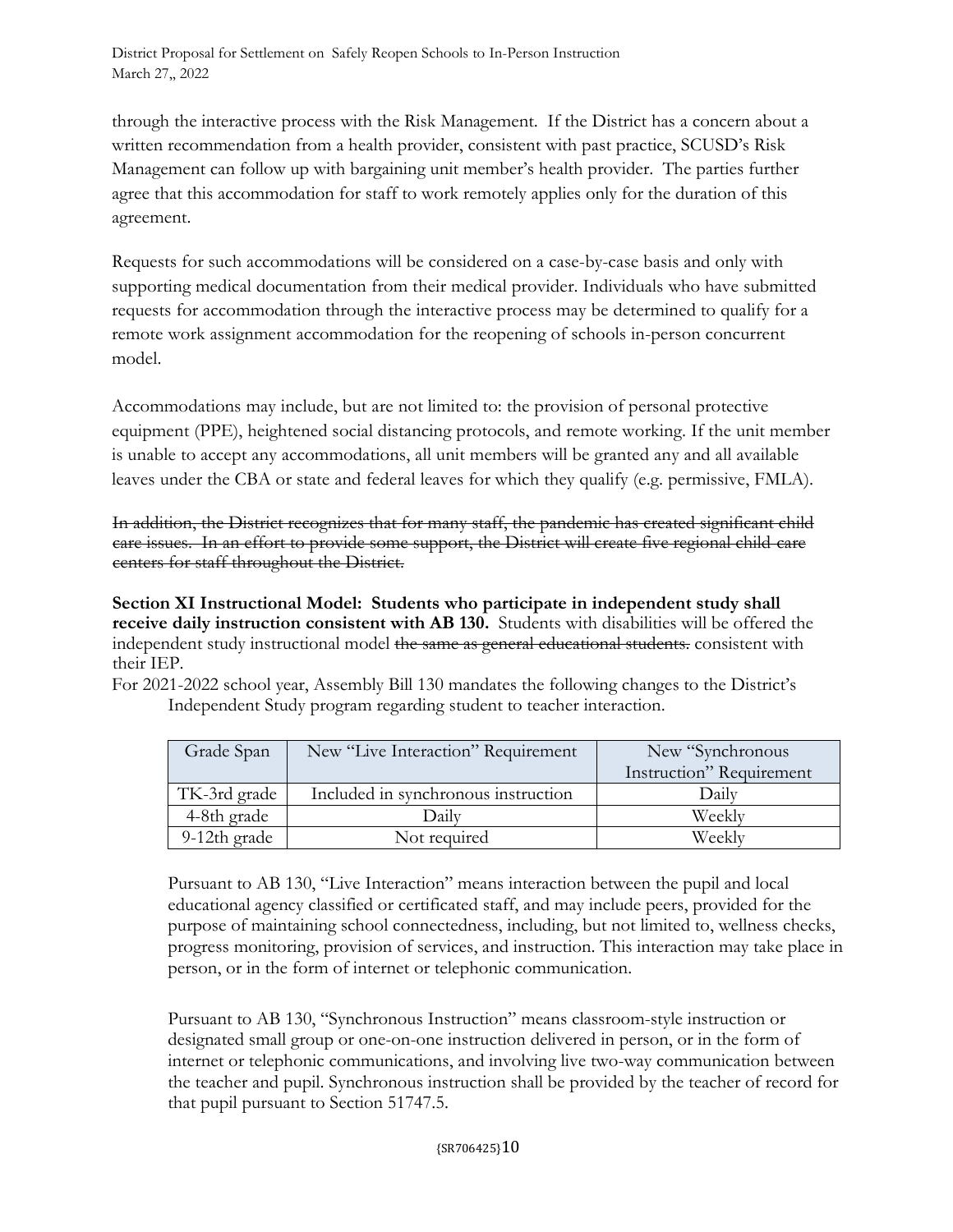#### A. **Traditional In-Person Instruction:**

1. The parties will implement a traditional, in-person instructional model.

2. In the event that students are required to quarantine, short term independent study shall be conducted consistent with Education Code, including but not limited to requirements for student/parent agreements and appropriate documentation of student participation and attendance. The parties will mutually agree on a standardized method of documentation of student participation and attendance. In the event a student needs to quarantine, the teachers of record and other services providers will assign instructional work to students through Google Classroom, packets, and consumables based on the learning needs of the individual student as determined by the teacher. Staff will be compensated for the extra time required to provide said instructional material, administrative processing, instruction or other services to students during short-term independent study. Staff will be compensated for all additional time worked at the contractual hourly rate of pay subject to regular District procedures including supervisor approval, which shall not be unreasonably denied.

#### B. **Independent Study (traditional):**

1. The District shall maintain traditional Independent Study options to students in compliance with AB 130, and subject to negotiations with SCTA.

- C. The District shall also provide a non-concurrent Independent Study/Distance Learning Only option to students.
	- a. The Independent Study options shall include the following provisions:
		- i. **Right to Return to home school. During the 2021-22 school year,**  students and staff will be allowed to return to their home school (within the same grade level/content area) when they return to in-person learning. For staff who complete the 2021-22 school year teaching Independent Study and who return to their home school at the beginning of the 2022-23 school year, they will be returned to their home school within the same grade level/content area based on enrollment. If the enrollment at the school does not provide for such a return in the 2022-23 school year, returning staff members will be treated as if they were part of the staffing complement for the 2021-22 school year with regarding to assignments and surplussing, subject to the provisions of the Collective Bargaining Agreement.
		- ii. **Maintenance of Staff at Home School**: The District will maintain the staffing levels for certificated staff at the home school for 2021-22 school year. Students who disenroll from the home school to Cap City will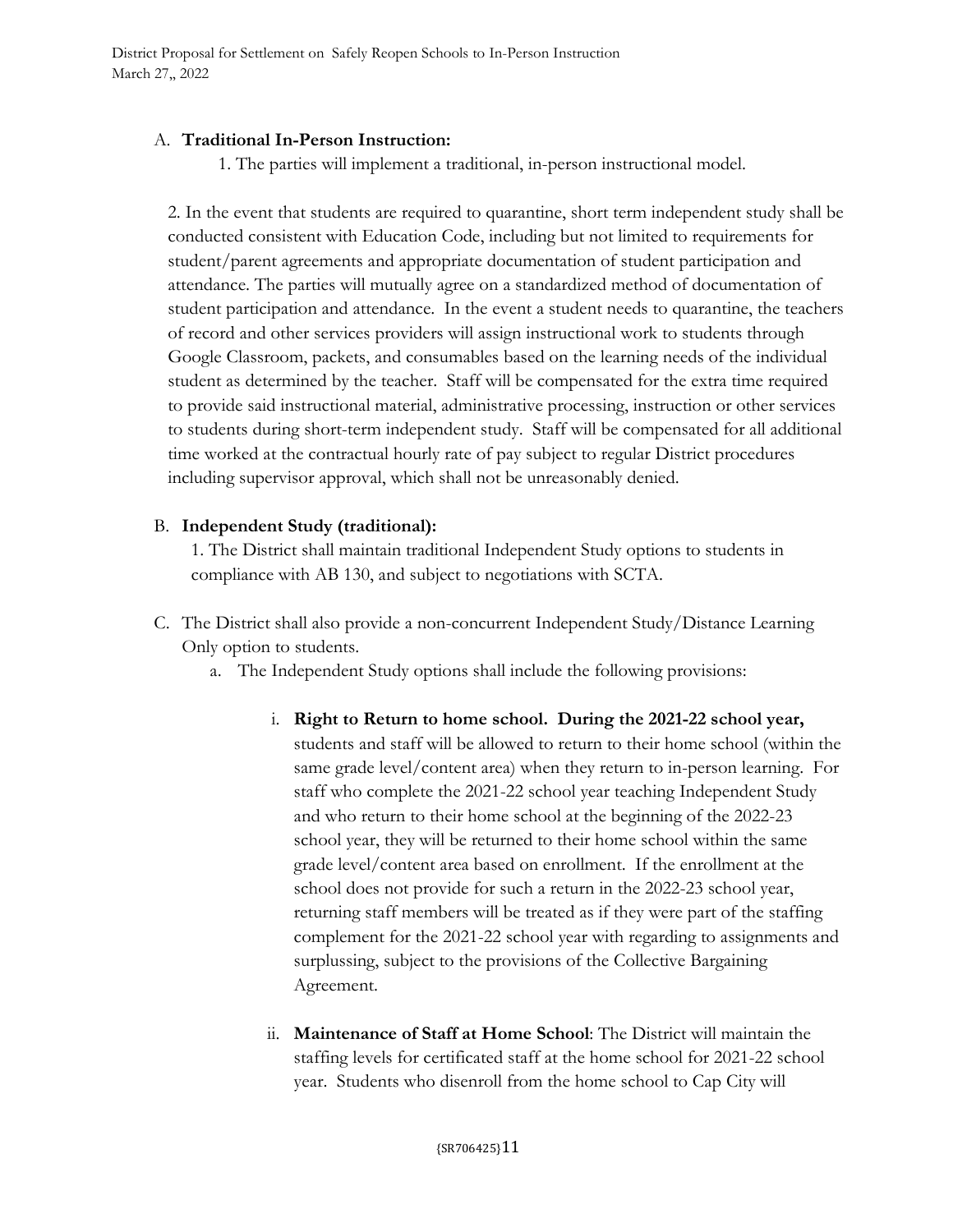continue to be counted in the enrollment numbers of the home school for staffing purposes.

- iii. **Filling of Non-traditional Independent Study Positions:** The District will post available, Independent Study positions, for application among bargaining unit members. Positions will be awarded first to certificated staff who need accommodations as set forth in Section X above. If vacancies remain after those positions have been awarded, positions will be awarded in order of seniority.
- iv. **Cap City Staffing**: Staffing for Independent Study at Cap City for those students enrolled in the traditional independent study program shall be consistent with the staffing model that was in place during the 2019-20 school year.
- v. The District will offer voluntary professional development to unit members teaching in independent study to support their work prior to the 2022-2023 2021-2022 school year. Unit members electing to participate in this professional development will be paid at the contractual hourly rate.
- vi. The District will seek volunteers from the independent study teachers and other professional support staff as appropriate to meet with parents/guardians/students, participate in IEP team meetings, and perform other work before the beginning of their contractual work year in order to comply with AB 130. Unit members who volunteer and perform such work will be paid at the contractual hourly rate. If there are more volunteers than hours available, hours will be assigned by seniority.
- vii. In addition to staff who are assigned to Capital City, teachers at any site may voluntarily provide virtual instruction in their current teaching and credentialed subject area and shall be provided per diem compensation at their contract hourly rate for eight (8) hours each week for students that are enrolled at Cap City. Such teachers shall be assigned no more than 10 students. Teachers shall provide any required daily live interaction and/or synchronous instruction (up to one [1] hour, based on grade level) consistent with AB 130 either individually or in a group setting as necessary to meet the needs of their individual students. The additional time (minimum of three hours) shall be teachers' prep time. Teachers shall use Google Classroom related to providing virtual instruction, and are responsible for assignments, assessment, attendance, grading, and parent communication. Teachers shall be supervised by Cap City administration relating to this independent study related work. The number of such per diem positions and length of service shall be as [as determined by the parties] based upon the District's needs through the end of the 2021-2022 school year. If there are more teachers who are interested in volunteering for such extra work than the work available, teachers shall be selected by seniority.